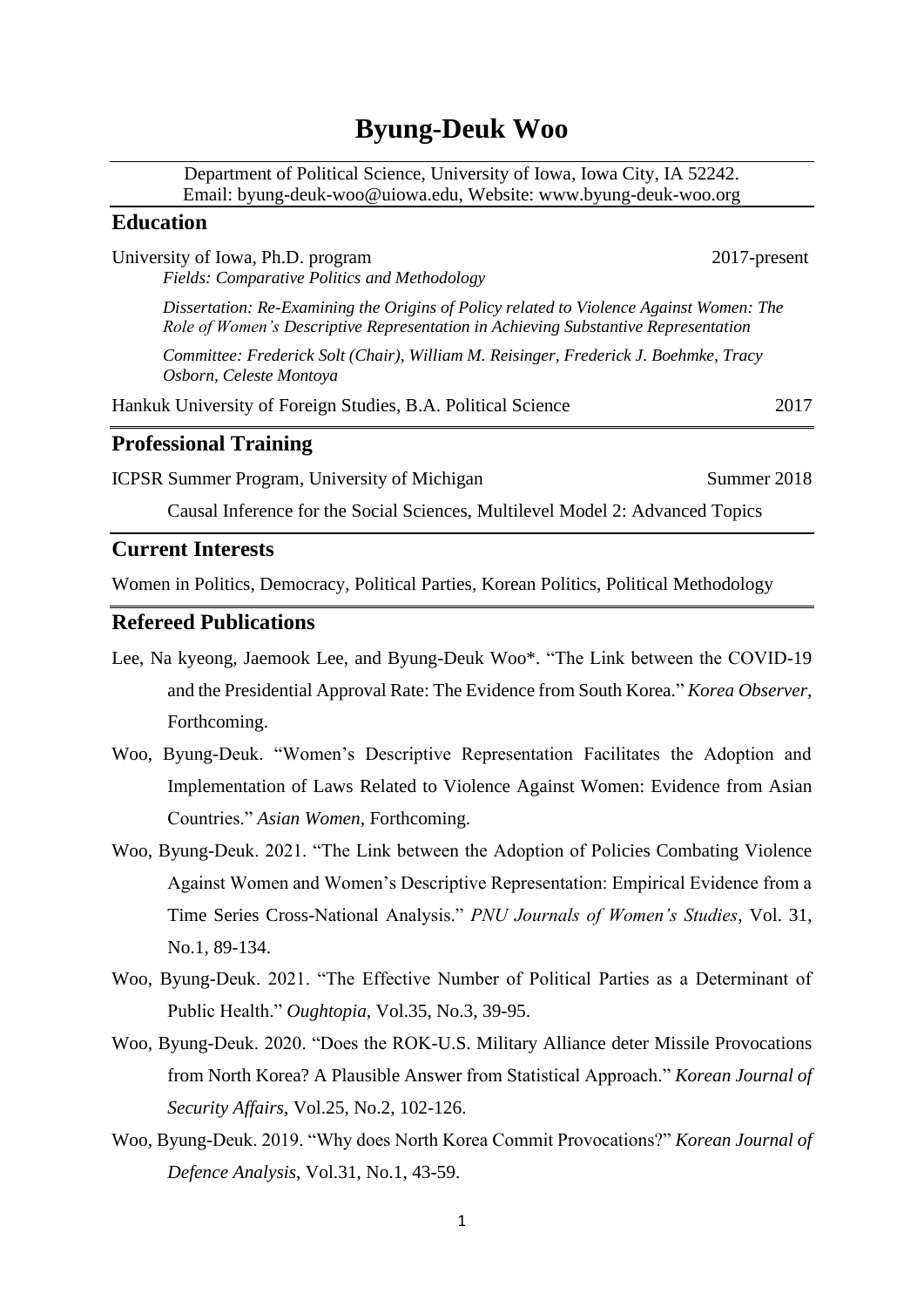## **Under Review**

- Woo, Byung-Deuk, Lindsey Allemang, and Frederick Solt\*, "Public Gender Egalitarianism: A Dataset of Dynamic Comparative Public Opinion Toward Egalitarian Gender Roles in the Public Sphere."
- Woo, Byung-Deuk and Ki Eun Ryu\*. "Women's Descriptive Representation and Ratification of International Human Rights, Environmental, and Women Treaties: A Time-Series Cross-National Analysis."
- Choi, Jeongho and Byung-Deuk Woo\*. "The Legacy of Pro-Democracy Mass Protest and Democratic Survival: A Cross-National Survival Analysis from 1946 to 2016."
- Woo, Byung-Deuk and Ki Eun Ryu\*. "The Nonlinear Impact of Women's Descriptive Representation: An Empirical Study on the Ratification of Women Rights Treaties."
- Woo, Byung-Deuk\* and Na Kyeong Lee, "An Empirical Assessment of the Effectiveness of Gender Budget Initiatives on Women's Political Empowerment.

\*Corresponding Author

## **Working Papers**

What Drives Biases in Self-Reported Corruption Behavior? Fear of Punishment, Bureaucratic Sphere, and Individual Attributes in Four Eurasian Countries [with William M Reisinger and Marina Zaloznaya]

Voting Waiting Times and Voter Turnout [with Jungmin Song]

Determinants of Anti-Trafficking Laws in African Countries

The Heterogenous Impacts of CEDAW on the Adoption of Laws Addressing Violence Against Women

## **Teaching Experience**

| Teaching Assistant: Intro to Politics of Class & Inequality               | Spring 2021             |
|---------------------------------------------------------------------------|-------------------------|
| Instructor: Politics of Epidemics: International Conflict and Cooperation | <b>Fall 2020</b>        |
| Instructor: From OLS to MLE for Graduate Students                         | Summer 2020             |
| <b>Collaboratory Manager</b>                                              | Fall 2019 – Spring 2020 |
| Instructor: Introduction to American Foreign Policy                       | <b>Fall 2019</b>        |
| <b>Guest Lecturer: Intro Methods</b>                                      | <b>Fall 2019</b>        |
| <b>Teaching Assistant: American Public Policy</b>                         | Spring 2019             |
| <b>Teaching Assistant: Introduction to American Foreign Policy</b>        | Fall 2018, Spring 2020  |
| <b>Teaching Assistant: Introduction to Comparative Politics</b>           | Spring 2018             |
| <b>Teaching Assistant: International Conflict</b>                         | <b>Fall 2017</b>        |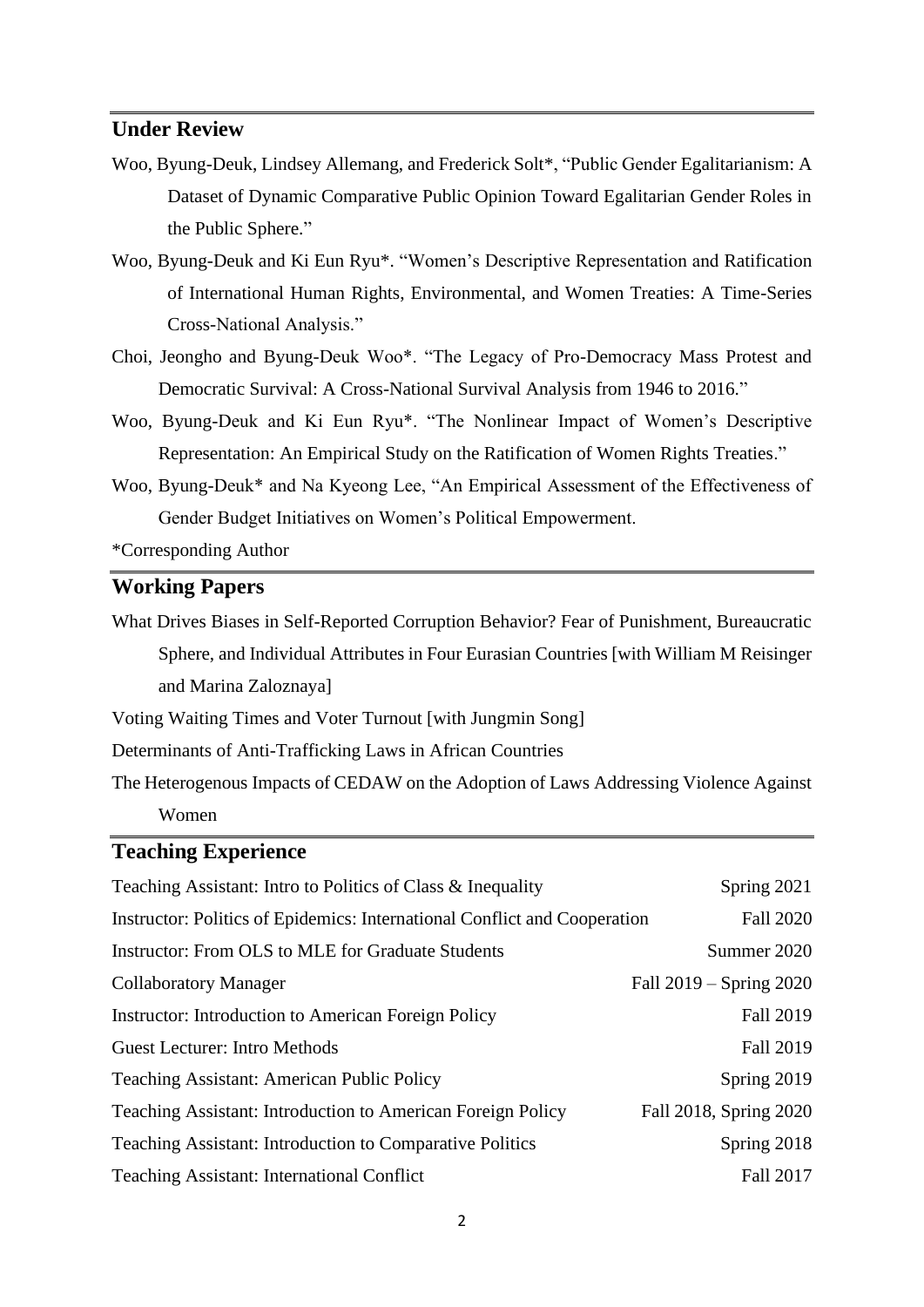#### **Research Experience**

| Research Assistant for Prof. William Reisinger, University of Iowa | Summer 2020 |
|--------------------------------------------------------------------|-------------|
| Research Assistant for Prof. Elise Pizzi, University of Iowa       | Summer 2019 |

### **Awards and Honors**

Graduate College Summer Fellowship (\$5,000), University of Iowa (2021) Graduate Post-Comp Research Fellowships (\$10,500), University of Iowa (2021) Travel Grant (\$400), Department of Political Science, University of Iowa (2019) GSS/Graduate College Presentation Travel Funds (\$750), University of Iowa (2019) Summer Training Grant (\$2,400), Department of Political Science, University of Iowa (2018) Travel Grant (\$500), Department of Political Science, University of Iowa (2018) Summa Cum Laude, Hankuk University of Foreign Studies (2017) Exchange Student Scholarship (\$3,000), Hankuk University of Foreign Studies (2015) Presidential Fellowship (\$3,000), Hankuk University of Foreign Studies (2014) Political Science Dean's Fellowship (\$3,000), Hankuk University of Foreign Studies (2012, 2016)

## **Academic Service**

Reviewer for *Korea Observer*

- Judge, Spring Undergraduate Research Festivals, Iowa Center for Research by Undergraduates, 2019.
- Discussant, Panel on Governance and Public Administration, Midwest Political Science Association, 2019.

#### **Conference Presentations**

- Reisinger, William M, Marina Zaloznaya, and Byung-Deuk Woo, "What Drives Biases in Self-Reported Corruption Behavior? Fear of Punishment, Bureaucratic Sphere, and Individual Attributes in Four Eurasian Countries," European Consortium for Political Research, 2020.
- Woo, Byung-Deuk, "Diffusion after Diffusion: Adoption and Implementation of Laws about Violence Against Women," Midwest Political Science Association, 2019.
- Woo, Byung-Deuk & Si-ae Kim, "The Influence of Subnational Democracy on Public Health: A Case of Nigeria?" Midwest Political Science Association, 2019.
- Woo, Byung-Deuk, "Do More Political Parties Increase the Quality of Democracy?" Southern Political Science Association, 2019.